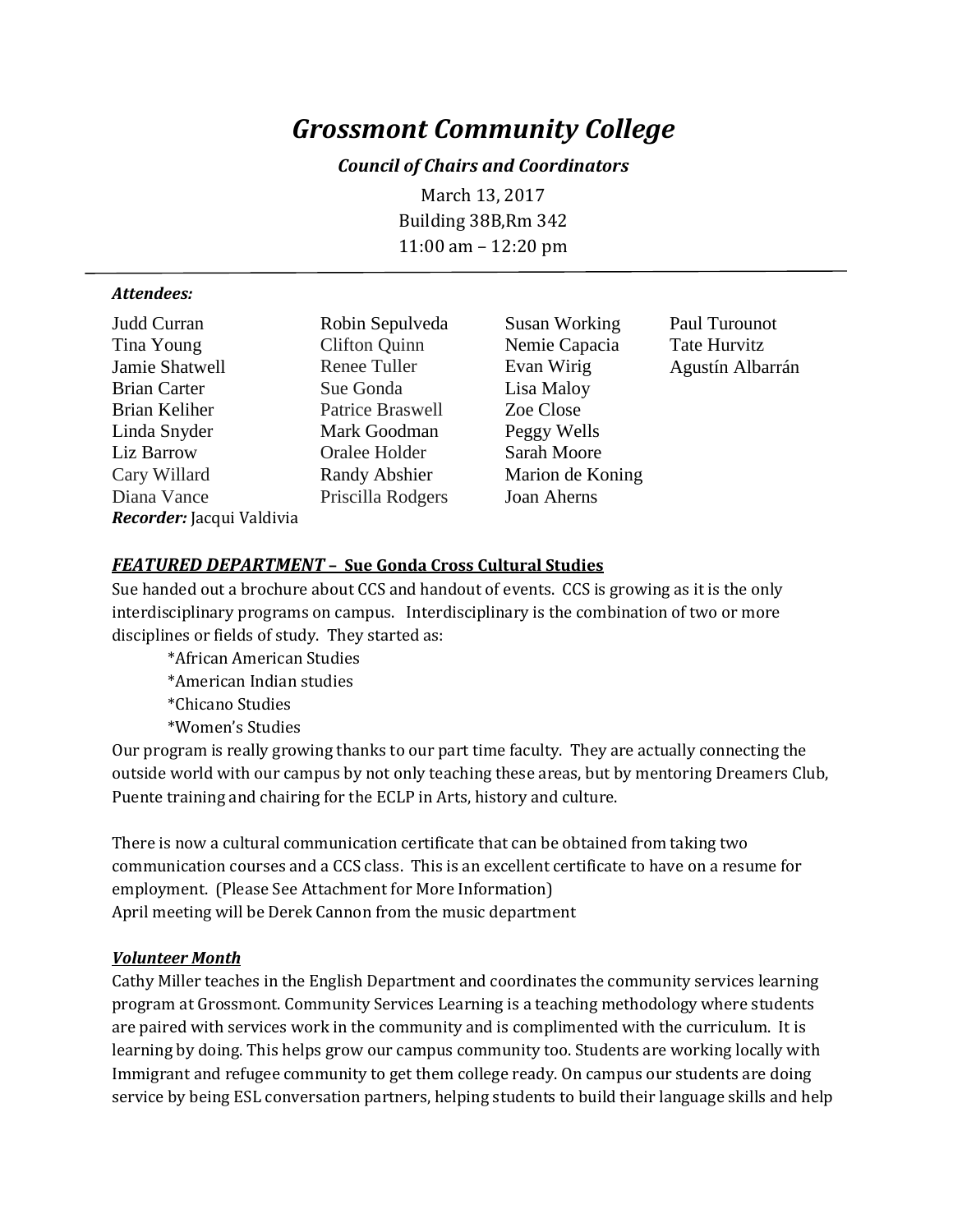grow the student community.

We have a CLS Fig group that are working on cultivating more ideas, so if anyone in your department is interested in joining this group they meet three times a year, please contact Cathy at [Cathy.Miller@gcccd.edu](mailto:Cathy.Miller@gcccd.edu)

April is Volunteer Month coordination with Student affairs our CSL group has coordinated several volunteer opportunities for the campus community. Please encourage your students to volunteer to get our students engaged.

*Friday, April 7, 2017* - Campus beautification where students and staff clean up a part of campus. *Tuesday, April 11, 2017-* Partnering with Jennifer Bennett and some of her students to do some campus art.

*Saturday, April 22, 201*7 - La Mesita Park Clean up

*Friday, April 21 and 28, 2017* - Feeding the hungry at Father Joe's Village

Sign-ups for these events are live on our website on Monday, March 20, 2017. *http://www.grossmont.edu/campus-life/csl/monthService.aspx*

# *Informational Items*

- 1. We will be inviting Lorenze Legaspi to our April meeting to go over the budgets.
- 2. We will be inviting Courtney Williams to do a presentation on SSSP in May
- 3. Bonnie Ripley our Data Liaison is continuing to develop new metrics of Data. If there is a need for more information please send an email to Chris Tarman. If there is a lot of feedback that needs to be discussed, we will have Bonnie come for the CCC to talk about the different data.

# *Guidelines for Election of CCC Chair*

The verbiage of the Grossmont College Election Procedures for the Council of Charis and Coordinators was revisited. There were some changes made to the document in response to feedback from the members. Please see the final paper for the changes. (See Attached)

# *Clarifying CCC Voting Membership*

CCC discussed who had voting privileges which Chairs and which Coordinators. Most agreed that it should go by the verbiage 4.2 and 4.3 of the AFT contract. Judd will review and update this. We would also like to think about adding people that are not part of the contract, but would have a great contribution to our voting. This could include coordinators of programs that regularly attend and participate in CCC meetings. The voting member list doesn't necessarily have to coincide with the CCC email distribution list.